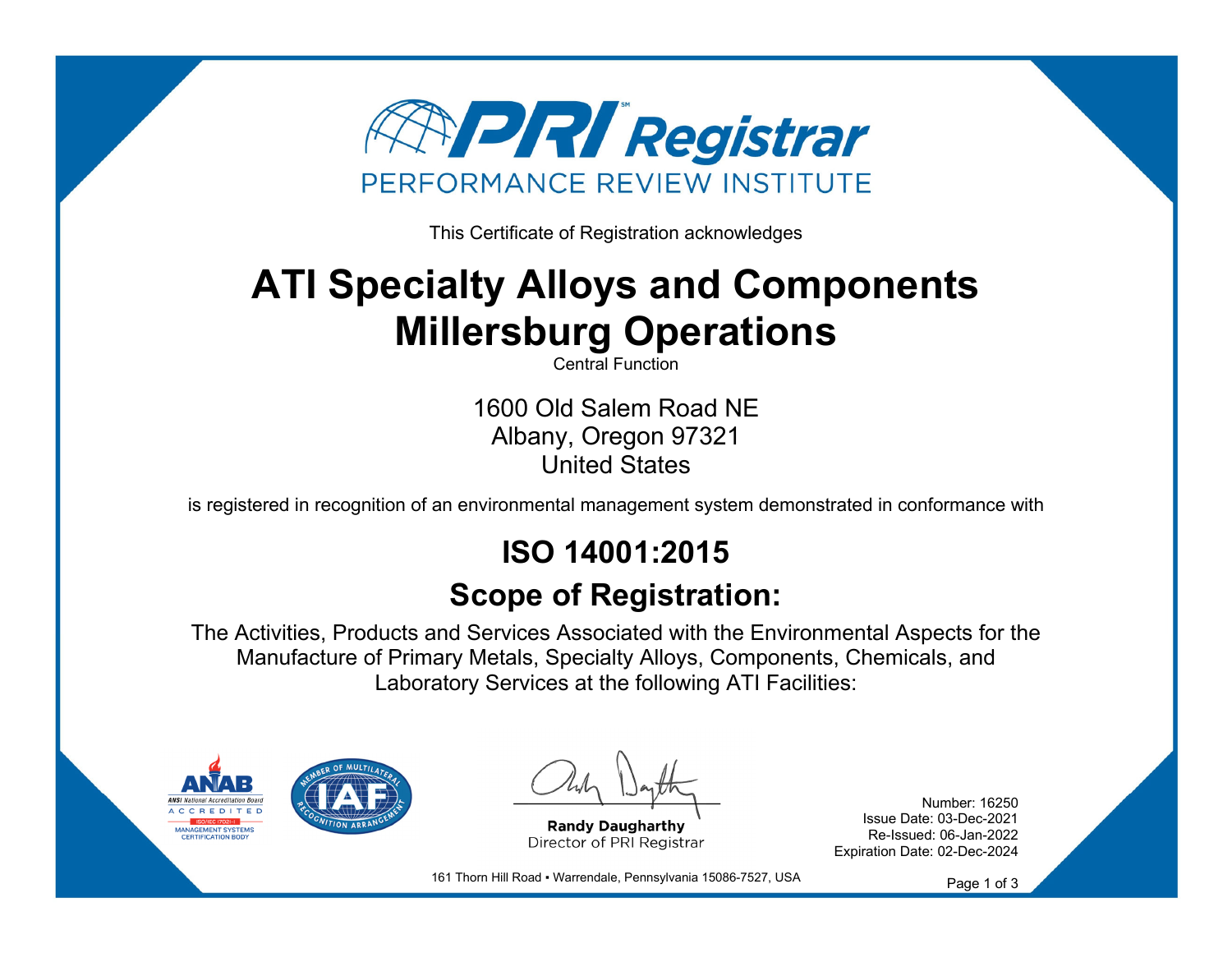

#### **ATI Specialty Alloys and Components – Millersburg Operations**

**1600 Old Salem Road (Central Function)** Albany, Oregon 97321 **Scope:** Primary Metals, Specialty Alloys, Components, Chemicals, and Laboratory Services.

**ATI Specialty Alloys and Components – Albany 34th Avenue Operations**

**530 34th Avenue SW**Albany, Oregon 97322 **Scope:** Primary Metals, Specialty Alloys, and Components.

**ATI Specialty Alloys and Components – Huntsville Operations**

**7400 Highway 20 West** Huntsville, Alabama 35806 **Scope:** Primary Metals, Specialty Alloys, and Components.

**Scope:** Primary Metals, Specialty Alloys, and Components.

#### **ATI Specialty Alloys and Components – Richland Operations**

**3101 Kingsgate Way** Richland, Washington 99354

**JANAGEMENT SYSTEMS** 

**Randy Daugharthy** Director of PRI Registrar

Number: 16250 Issue Date: 03-Dec-2021 Re-Issued: 06-Jan-2022 Expiration Date: 02-Dec-2024

161 Thorn Hill Road ▪ Warrendale, Pennsylvania 15086-7527, USA

Page 2 of 3